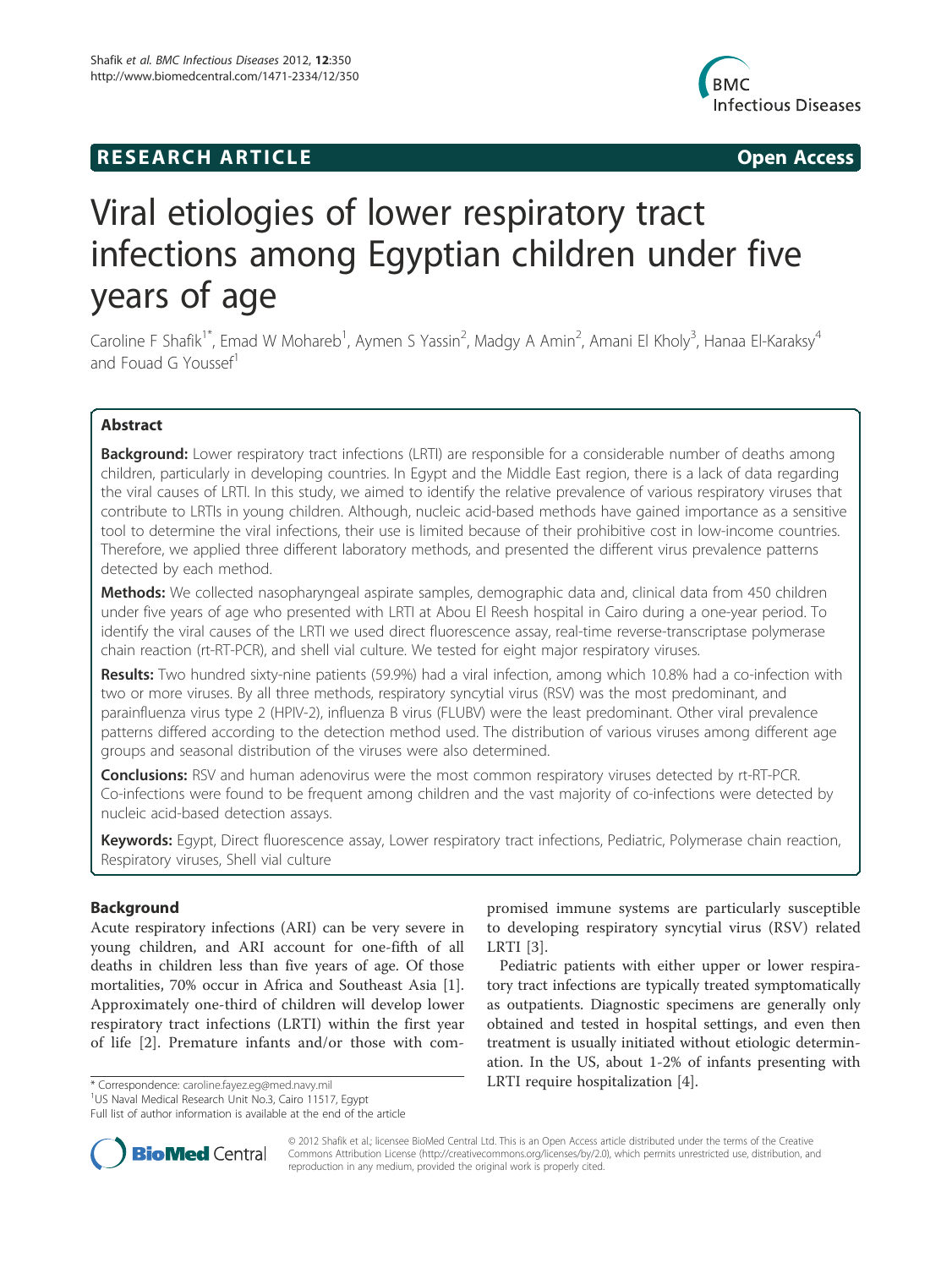In studies conducted in Europe, a pathogen was identified in 60-85% of LRTI cases [5-7]. Viral etiology accounted for 39-62% of the cases while S. pneumoniae accounted for 37% of the cases. The viruses identified included RSV in 24-29% of the cases, rhinoviruses in 24%, human parainfluenza viruses (HPIV) in 10%, and human adenoviruses (HAdV) in 7%, influenzaviruses A and B (FLUAV and FLUBV) in 4-5% of the cases [5-8].

The etiology of viral pneumonia in Egypt was described in a study of patients under five years of age published in 1967–68. HAdV, RSV, human parainfluenza viruses 1 through 3 (HPIV-1, HPIV-2, and HPIV-3), and FLUAV infections were diagnosed by seroconversion [9]. In an effort to improve the treatment of patients with respiratory illness, Egypt embarked on formalized physician training in case management of ARI in the 1980s and 1990s [10,11]. Recently, the burden of atypical pathogens as Chlamydia and Mycoplasma spp. causing LRTI in children was studied in Egypt [12]. HAdV was also detected using serological methods in 30% of the patients [13]. The clinical presentation of RSV and non-RSV infected children were recently compared in Egypt [14]. Moreover, the burden of a number of respiratory viruses in Middle East countries has been described in several studies [15-21]. Nevertheless, there is a dearth of literature and information regarding the viral etiology of respiratory tract infections in pediatric patients in Egypt and Middle East countries.

Respiratory viral diagnostics rely principally on four techniques: virus isolation in cell cultures, antibody detection (serology), antigen detection, and nucleic acidbased molecular methods [22,23]. For rapid results in a clinical setting, virus isolation is not effective because results can take up to 14 days, which is not timely for treatment decisions. Antigen detection assays such as the direct fluorescence assays (DFA) are more commonly used in clinical settings, because same-day results can be obtained. Nucleic acid-based detection methods such as polymerase chain reaction (PCR) are the gold standard in research laboratories because they are very sensitive; however, these are cost prohibitive in many clinical settings, particularly in newly industrialized and developing nations.

In this study, we sought to determine the predominant viral etiologies of LRTI in pediatric patients and to examine the performance of different laboratory diagnostic methods for the detection of these viruses.

# Methods

# Study Design

A prospective study enrolled pediatric patients under five years of age presenting to the emergency room or the outpatient clinic at Abou El Reesh Hospital in Cairo over a one-year period. Children presenting with any

combination of cough, difficulty breathing, fever, chest indrawing, and rapid breathing (> 50 respirations/minute for children under one year of age and > 40 respirations/ minute for children from one to five years of age) were enrolled. Chest X-ray results (if available) were obtained at the time of admission. The episode was designated as a radiologically confirmed pneumonia case if an area of consolidation and/or pleural effusion was determined on the chest X-ray. Demographic data and clinical symptoms of the enrolled patients were recorded. Signed informed consent was obtained from the parent or guardian. Patients were excluded if they were over five years of age, unable or unwilling to participate, or if they were already enrolled in the study for the same episode of illness.

# Sample collection

Nasopharyngeal aspirates (NPA) from participants were obtained using a mucus trap (ARGYLE™ DeLee, Kendall, MA, USA). The collected volume ranged from 0.5 to 2 ml. Viral transport media (Hank's Balanced Salt Solution (Gibco, Invitrogen, NY, USA) with 2.5% w/v Bovine Serum Albumin (Sigma, MO, USA), 2% Penicillin/ Streptomycin (Gibco, Invitrogen, NY, USA), and 2.5% HEPES Buffer (Gibco, Invitrogen, NY, USA)) was added to each aspirate. The NPAs were immediately placed at 4°C and transferred to the U.S. Naval Medical Research Unit #3 (NAMRU-3) Cairo, Egypt within 48 hours for viral testing. Upon receipt, the samples were divided into two aliquots. One aliquot was used for direct viral testing by the DFA and the second was kept at −70°C for nucleic acid extraction and virus isolation.

# Viral Testing

RSV, HAdV, HPIV-1, HPIV-2, HPIV-3, FLUAV and FLUBV were tested using DFA, real-time reversetranscriptase polymerase chain reaction (rt-RT-PCR), and shell vial culture (SVC) procedures. Human metapneumovirus (hMPV) was assessed with rt-RT-PCR only.

# DFA

Aliquots were centrifuged at 700xg for 10 minutes at 4°C. The cell pellets containing mucus were mixed vigorously for 30 seconds and washed with 1 ml phosphate buffered saline (PBS) 3–5 times to remove mucus. At the final wash the supernatant was discarded. The remaining cell pellet was resuspended in 150-250 μl PBS and the sample was examined to determine if the minimum concentration of cells were present (100 cells at 20x magnification). The cell suspension was used to prepare an eight-well slide and the wells were stained using Respiratory Panel 1 Direct Immunofluorescence Assay kit (LIGHT DIAGNOSTICSTM Millipore, CA, USA) according to manufacturer's instructions.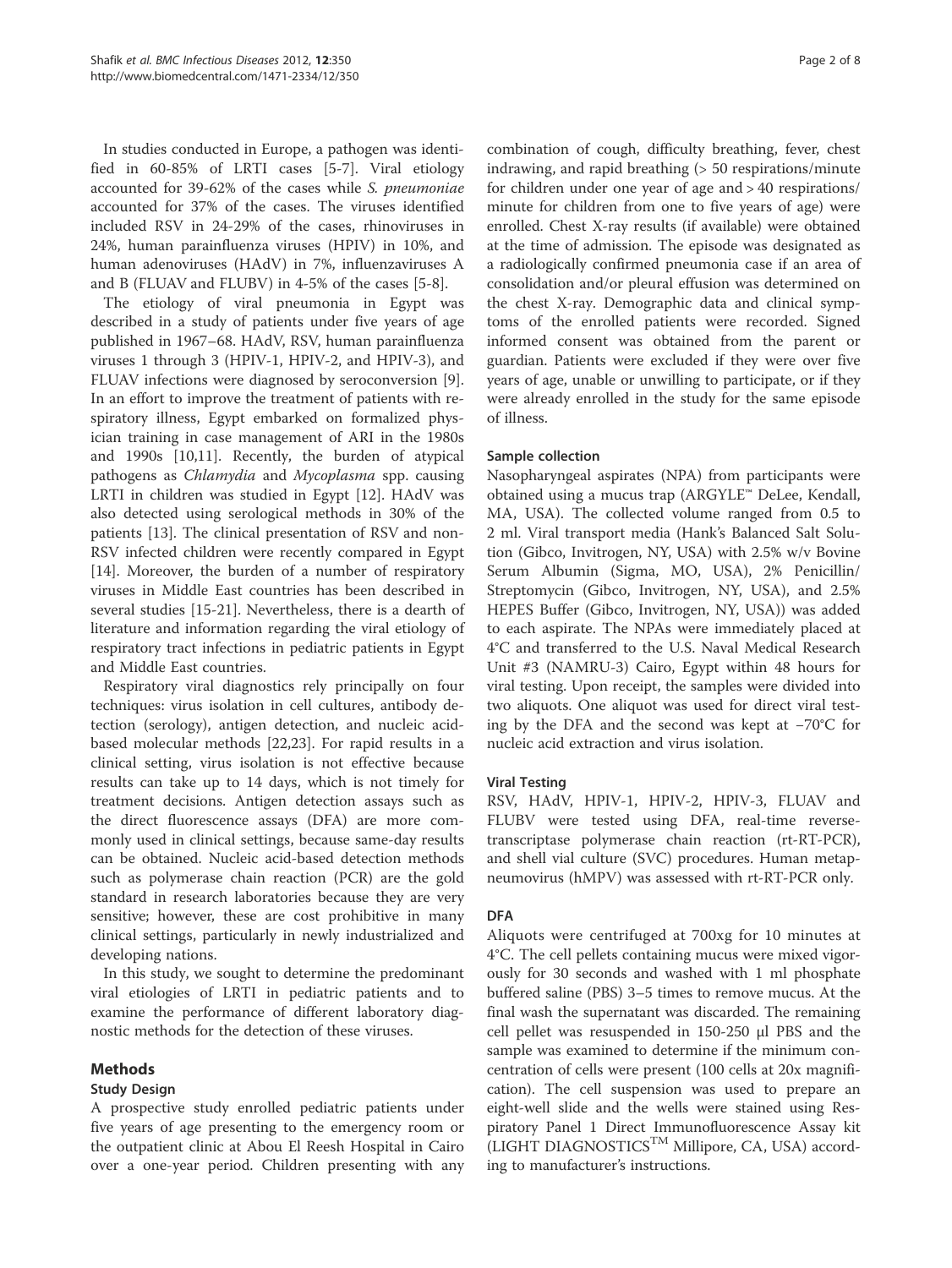#### rt -RT-PCR

The automated MagMAX Express 96 (Applied Biosystems, CA, USA) was used to extract 200 μl of the second stored aliquot according to the Total Nucleic Acid Isolation Kit protocol from Ambion (Ambion, Inc. NY, USA). Each sample was eluted in 80 μl. Rt-RT-PCR was performed according to the Centres for Disease Control and Prevention (CDC) protocols and using reagents provided by the CDC. A sample was considered positive when the cycle threshold was below 36.

# SVC

R-Mix ReadyCells Vials with coverslip (Diagnostic Hybrids Inc. OH, USA) were used for rapid virus isolation according to the manufacturer's instructions.

#### Statistical analysis

To determine the prevalence of viral etiologies at different age strata, patients were divided into four age groups, and the prevalence of each virus was determined for each group. Fisher's exact tests with stepdown Bonferroni correction for multiple comparisons were performed with SAS Version 9.2 (SAS Institute Inc., NC, USA); p < 0.05 was considered significant.

#### Results

# Patients' characteristics

To assess the viral etiologies of LRTI in young children, we enrolled a total of 450 patients according to the previously mentioned case definition during the period from November 2006 to December 2007. Clinical and demographic data were available for 448 (99%) of the patients. Almost all cases (90%) were residents of the greater Cairo area. The mean age of children was 1.1 years and the median age was 8 months. Forty percent of the cases were aged six months or younger. Male children constituted 57.4%. Of the 450 patients, 117 (26%) needed supplementary oxygen, 64 (14.2%) were hospitalized, 4 (0.9%) were admitted to the intensive care unit, among whom 2 (0.4%) died (Table 1).

# Prevalence of respiratory viruses among patients

At least one respiratory virus was detected in 269 (59.9%) of cases, and a total of 324 viruses were detected. Co-infection with multiple viruses occurred in 10.8% of the participants. Table 2 shows the viral etiology of the enrolled patients. All but three co-infections were detected by rt-RT-PCR. The seasonal distribution of the viruses during the study year is shown in Figure 1. HAdV could be detected throughout the year, and peaked in April and August, while RSV could only be detected from November through mid February.

In this study, we used three different techniques to diagnose viral infections. The trend of the most

#### Table 1 Demographic and clinical characteristics of pediatric patients with LRTI during 2007

| <b>Patients' characteristics</b> | n (%)      |
|----------------------------------|------------|
| Age in months $(n = 448)^1$      |            |
| $0 - 6$                          | 184 (41)   |
| $7 - 12$                         | 92 (20)    |
| $13 - 24$                        | 102(23)    |
| $25 - 60$                        | 70 (15.5)  |
| Sex                              |            |
| Male                             | 259 (57.4) |
| Female                           | 186 (41.2) |
| Geographical area                |            |
| Greater Cairo                    | 406 (90)   |
| Lower Egypt                      | 12(2.7)    |
| Upper Egypt                      | 22 (4.9)   |
| Clinical symptoms $(n = 447)^T$  |            |
| Cough                            | 438 (98)   |
| Difficulty in breathing          | 415 (93)   |
| Chest indrawing                  | 339 (76)   |
| Fever                            | 325 (73)   |

 $1$  the number of cases who provided answers to the questionnaire.

predominant and the least predominant viral causes were maintained. However, the relative percentage of cases detected with each method varied. Rt-RT-PCR was the most sensitive for almost all tested viruses. Using rt-RT-PCR as the gold standard, depending on the virus examined the sensitivity of DFA varied from 0% to 77.8% and the specificity varied from 99% to 100% (Additional file 1). Using rt-RT-PCR as the gold standard, depending on the virus examined the sensitivity of SVC varied from 0% to 60% and the specificity varied from 99 to 100% (Additional file 2). The DFA results implicated that HAdV and the HPIV-3 were equally prevalent among patients, and were the second most prevalent viruses following the RSV. On the other hand, the SVC results showed that HAdV, HPIV-3 and HPIV-1 were equally prevalent and followed the RSV in prevalence (Figure 2).

The combined results of the three methods showed that RSV was found in 23.8% of the cases (Table 3), with 34.8% of children under six months old positive for RSV. Compared to other tested viruses RSV was significantly more common in this age group (p < 0.0001). HAdV had an overall prevalence of 18.4% among patients. HAdV was the most frequently detected virus among children aged from 7–12 months, significantly higher than FLUBV, HPIV-1, or HPIV-2 ( $p < 0.003$ ). Among the same age group, RSV was the second most prevalent virus, and was significantly more prevalent than FLUBV, HPIV-1, or HPIV-2 ( $p < 0.02$ ). HAdV was also the most frequently detected virus among children aged 13–24 months old,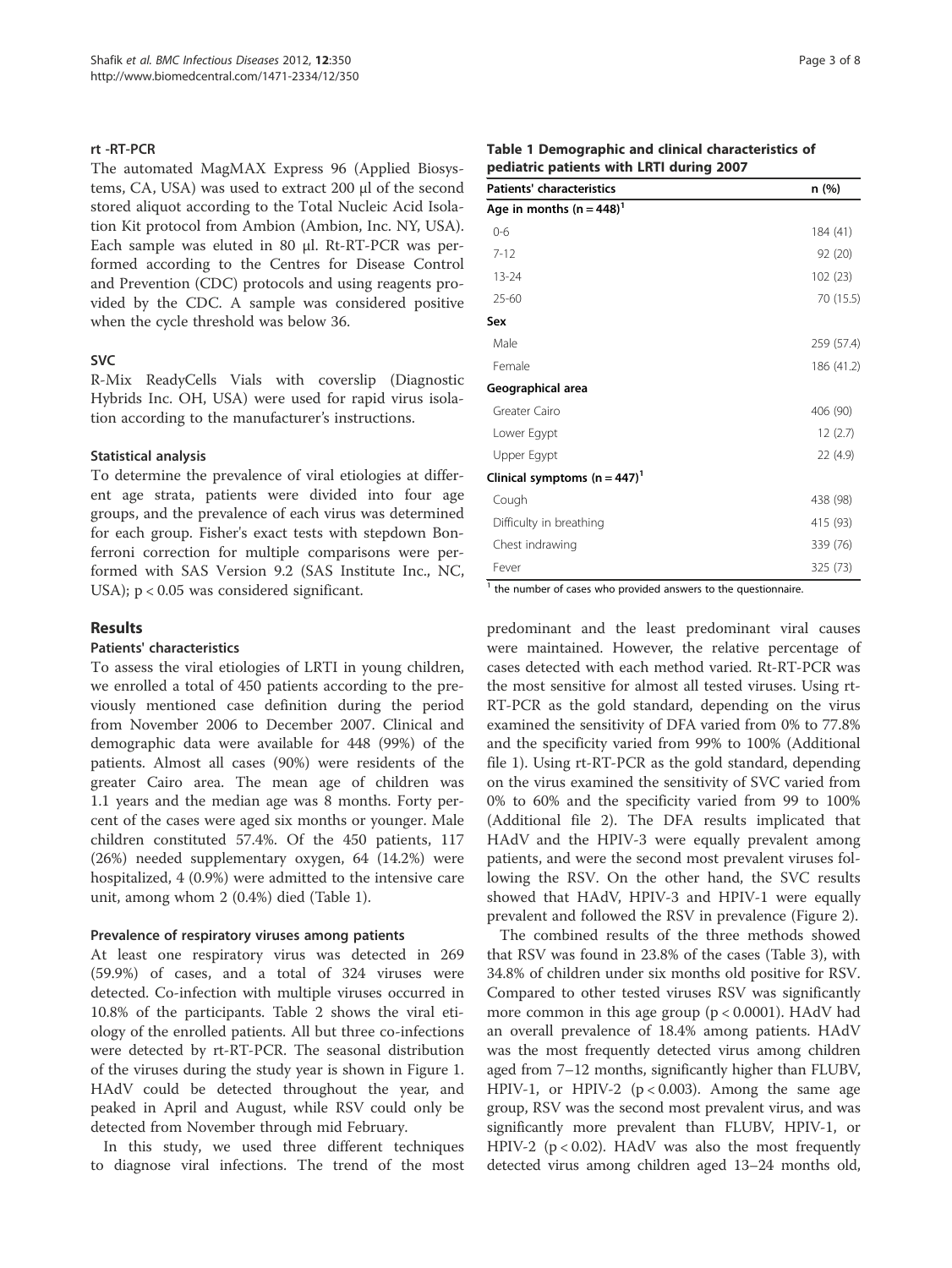|  |  |  | <b>Table 2 Viral etiology of patients</b> |  |  |
|--|--|--|-------------------------------------------|--|--|
|--|--|--|-------------------------------------------|--|--|

| Viral etiology                 | Number of patients |
|--------------------------------|--------------------|
| Single viral agent             |                    |
| <b>HAdV</b>                    | 59                 |
| FI UAV                         | $\overline{7}$     |
| <b>FLUBV</b>                   | 3                  |
| hMPV                           | 20                 |
| HPIV-1                         | 23                 |
| HPIV-2                         | $\overline{1}$     |
| HPIV-3                         | 22                 |
| <b>RSV</b>                     | 85                 |
| <b>Dual infection</b>          |                    |
| HAdV + hMPV                    | 6                  |
| $HAdV + HPIV-1$                | 1                  |
| HAdV + HPIV-2                  | $\overline{2}$     |
| $HAdV + HPIV-3$                | 6                  |
| HAdV + FLUAV                   | 1                  |
| HAdV + RSV                     | 3                  |
| FLUAV + HPIV-2                 | 1                  |
| FLUAV + HPIV-3                 | 1                  |
| FLUAV + RSV                    | 6                  |
| FLUBV + HPIV-3                 | 1                  |
| $hMPV + HPIV-2$                | 1                  |
| $hMPV + RSV$                   | 1                  |
| $HPIV-1 + HPIV-2$              | $\overline{2}$     |
| $HPIV-1 + HPIV-3$              | 3                  |
| $HPIV-2 + RSV$                 | 5                  |
| $HPIV-3 + RSV$                 | 3                  |
| More than 2 viral agents       |                    |
| HAdV + FLUBV + HPIV-3          | 1                  |
| HAdV + hMPV + RSV              | 1                  |
| $HAdV + HPIV-1 + HPIV-3$       | 1                  |
| $HAdV + HPIV-3 + RSV$          | 1                  |
| $HPIV-2 + HPIV-3 + RSV$        | 1                  |
| $HAdV + HPIV-2 + HPIV-3 + RSV$ | 1                  |
| <b>NEGATIVES</b>               | 172                |
| <b>TOTAL PATIENTS</b>          | 450                |

and was significantly higher than FLUAV, FLUBV, HPIV-1, HPIV-2, or  $hMPV$  ( $p < 0.04$ ). Among the oldest age group (25–60 months), HAdV had the highest prevalence, and was significantly higher than FLUAV, FLUBV, or hMPV (p < 0.03). Among this age group, RSV was the second most prevalent virus, and was significantly higher than FLUAV or FLUBV ( $p < 0.03$ ).

Of the 450 patients tested, 75% were sampled within the first week post-onset of symptoms. Half of these were collected in the first three days post-onset. One quarter of the patients were sampled from day 8 to > 4 weeks post-onset of symptoms. Compared to DFA or SVC, rt-RT-PCR demonstrated superior sensitivity for viral detection at all time points after symptom onset (Data not shown).

#### **Discussion**

Determining the etiology of LRTIs in children has long been of interest to the research and clinical community. Viruses have been shown to be the causative agent in 36-85% of LRTIs among children [5-7,21,24]. Different sampling techniques, detection methodologies, and geographical areas can greatly influence the observed burden from each virus. In our study, we tested for eight of the most common respiratory viruses using three popularly used methodologies and identified at least one virus in 59.9% of the cases. Consistent with results of studies conducted in other countries, among the 324 viruses detected, RSV was the most common viral agent among children under five years of age, followed by HAdV; FLUBV was the least common virus detected [2,21,25-27].

DFA has been widely used in the clinical settings because of the high specificity and rapid results. However, DFA is not as sensitive as nucleic acid-based molecular methods. In our study, 22% of samples had a detectable virus by DFA, which is slightly lower than the 32-63% reported by other studies using an indirect immunofluorescence assay [28,29]. Our DFA results indicate that RSV accounted for 17.6% of all the LRTI, followed by HPIV-3 (1.8%) and HAdV (1.6%); these percentages are on the low end of the ranges reported by other studies using similar methodologies [21,28,29]. FLUAV contributed to 0.5% of viruses detected using DFA, while other studies reported rates of 2-15% [28,29]. This difference may represent a true difference in FLUAV burden between the two studies, particularly because the Tang et al. and Zhang et al. studies tested children up to 16 years of age. Other possibilities exist, such as the different sensitivities of the slightly different methods used or year-to-year variations in FLUAV prevalence. Our findings for HPIV-1 (0.9%), HPIV-2 (0%) and FLUBV (0%) using DFA were similar to another published study that reported rates of HPIV-1 (0.6%), HPIV-2 (0.1%) and FLUBV (0.2%) [28]. In contrast, other studies have reported higher detection levels of these three viruses, which could be due to differences in study populations, sensitivity of the assays, or sample quality. Finally, although the detection of co-infections using the immunofluorescence assay was reported [28,29], we did not identify any co-infections with DFA, even though we detected co-infections using other methods. The SVC system is a recently developed method using R-Mix<sup>™</sup> cells, and decreases viral detection times from 12–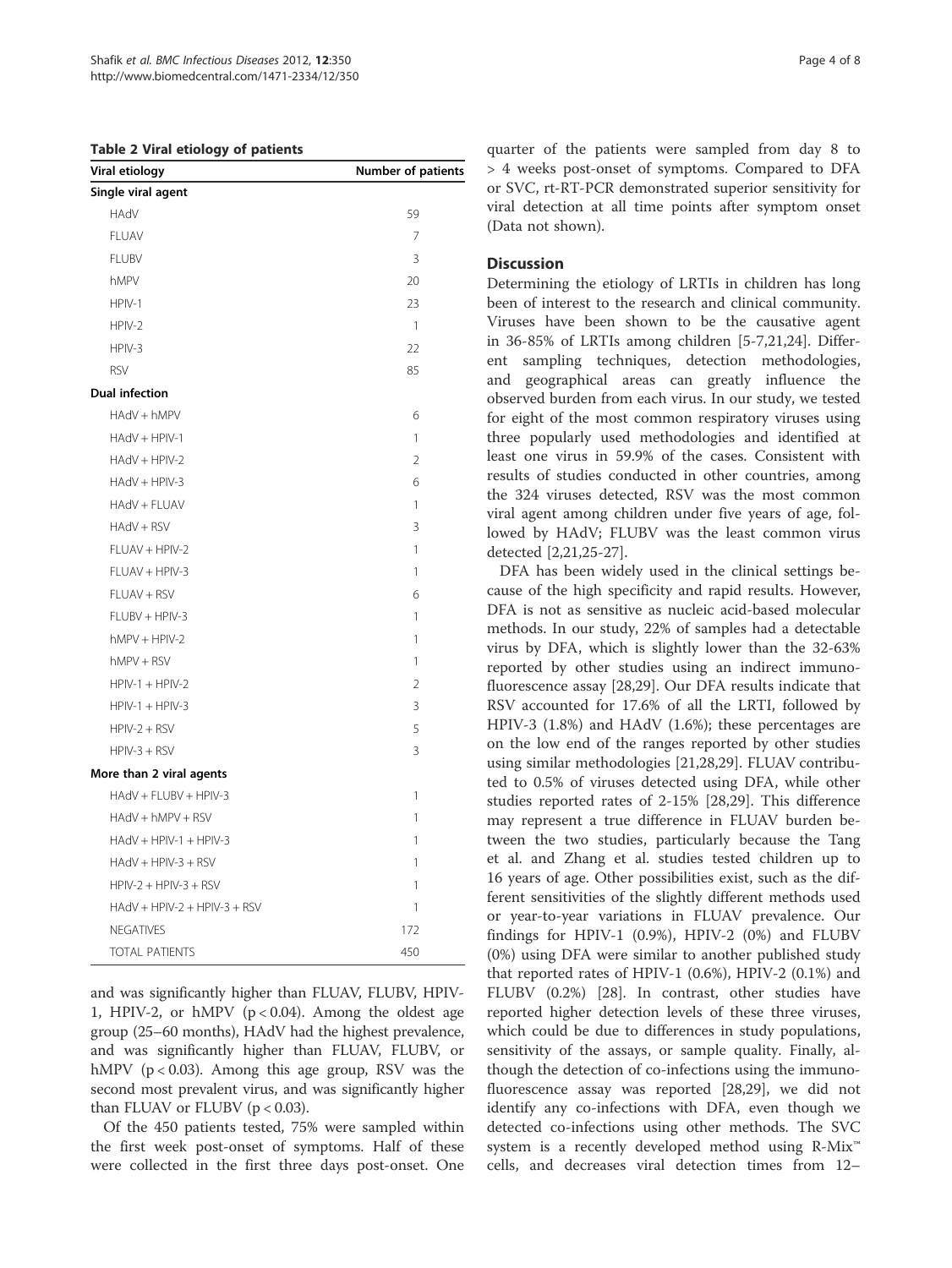

14 days for conventional methods to 24–72 hours [30]. Moreover, some studies demonstrated that the R-Mix™ SVC method is more sensitive for respiratory viruses detection than conventional cell culture, and does not significantly increase laboratory virus isolation costs [31,32]. Our study identified a virus in 26.7% of the patients using the R-Mix™ SVC, which is comparable to a Malaysian study reporting 22% positive by conventional isolation in MDCK, Vero, and Hep-2 cell lines [33]. Using the SVC method, RSV was the most common virus isolated, followed by HPIV-1 and HPIV-3, which is consistent with results using traditional virus isolation methods [33]. LaSala et al. reported that the R-Mix™ system had a low sensitivity for HAdV detection [30] which our results also confirm (Additional files 2). The higher FLUAV prevalence reported by the Malaysian study could be due to the different age group enrolled in the Malaysian study (0–24 months). In both studies, FLUBV was the least common virus among young children with LRTI. Using the SVC system, RSV was successfully isolated. However, better results might have been obtained if the samples were directly inoculated into vials without freezing and thawing, because this is particularly detrimental to the RSV infectivity.

The rt-RT-PCR method detected a viral agent in 59.3% of the participants, which is similar to other studies (35- 66%) that used nucleic acid-based techniques [26,34,35]. RSV is the most predominant virus among LRTI patients using rt-RT-PCR, DFA, and SVC, in agreement with studies worldwide [25,26,36]. Our study demonstrated that HAdV, detected in 18.5%, is the second most common causative viral agent for LRTI. Similar observations were reported by other studies [26].

Although for many years virus isolation was the gold standard method to diagnose respiratory virus infections, molecular methods have demonstrated superior viral detection sensitivity. Virus isolation remains an important aspect of virus detection because it is the only means of obtaining a viable infectious virus for further characterization. Isolation alone greatly underestimates the prevalence of respiratory viruses, based on results from nucleic acid detection methods used in this study. This is particularly true for viruses that do not grow well in culture or are highly susceptible to freeze/thaw cycles. For instance, in this study, the rate of prevalence for HAdV is greatly underestimated by DFA (1.6%) and SVC (3.6%) compared to rt-RT-PCR (18.6%). Studies that used a different laboratory technique for each virus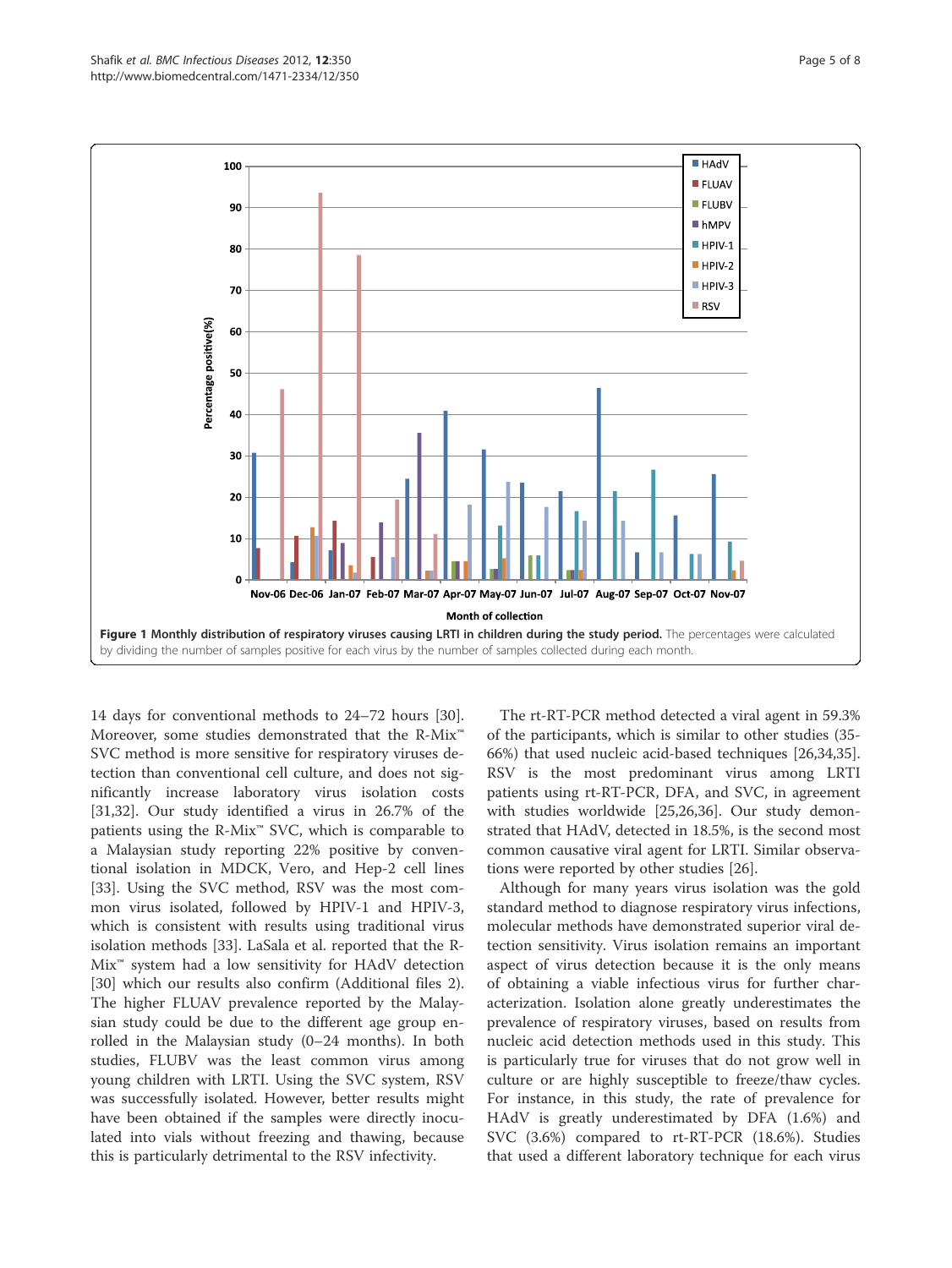

had high detectable rates for viruses identified by PCR compared to viruses identified using DFA or virus isolation [21]. This difference should be considered when designing surveillance studies to estimate the burden of viral etiologies of respiratory diseases.

The greater the number of days between symptom onset and sample collection, the more difficult it is to detect a causative agent. Most respiratory viruses are present in high titers in the respiratory tract in the first three days after symptom onset, whereas viral nucleic acid may remain for longer periods. Therefore, isolationbased methods such as SVC loose sensitivity after the first three days post-onset of symptoms, and DFA is similarly affected when viral titers decrease over the course of infection. In contrast to SVC and DFA, rt-RT-PCR remains a sensitive method for virus detection even after two weeks after symptom onset. The high sensitivity of rt-RT-PCR means it can detect a very low titer virus, or viral nucleic acid long after the virus has disappeared, making it difficult to determine if the detected virus is the primary contributor to disease. Thus, nucleic acid detection results must be interpreted with caution, particularly if the sample was taken late after symptom onset [37].

With the development of the PCR scientists were able to detect co-infections at a level not previously possible [26,34,38]. One caveat of this approach is that it is unclear which virus(es) are contributing to disease. By virtue of the nucleic acid-based assay, there is no competition for detection of the various etiologies (unlike SVC) and the amplification step enables detection at lower quantities (unlike DFA). Consequently, PCR is the most useful method to detect co-infections representing near-past and current infections, because of its ability to detect very low viral titers and/or lingering nucleic acid still present later in the infection course. Several common or newly identified respiratory viruses were not assessed in this study, such as picornaviruses, coronaviruses, bocaviruses and newly discovered polyomaviruses, so their contribution to respiratory disease etiology and rates of co-infection in Egypt remain unknown.

|  |  |  | Table 3 Distribution of individual respiratory pathogens (n = 324) detected in 450 children |
|--|--|--|---------------------------------------------------------------------------------------------|
|--|--|--|---------------------------------------------------------------------------------------------|

| Age in months'                                          | $RSV n\%$  | $HAdV n\%$   | $HPIV-1 n\%$ | HPIV-2 $n\%$ | HPIV-3 $n\%$ | $hMPV n\%$ | FLUAV n(%) | FLUBV n(%) |
|---------------------------------------------------------|------------|--------------|--------------|--------------|--------------|------------|------------|------------|
| 0-6, $(n = 184)$                                        | 64 (34.8)  | 18 (9.7)     | 2(6.5)       | 2(1.08)      | 11 (5.9)     | 11(5.9)    | 2(1.08)    | 0(0)       |
| $7-12$ , (n = 92)                                       | 18 (19.5)  | (22.8)<br>21 | 5(3.2)       | 2(2.17)      | 10 (10.8)    | 10(10.8)   | 7(7.6)     | (1.08)     |
| $13-24$ , (n = 102)                                     | 2(11.7)    | 27(26.4)     | 7 (6.8)      | 3(2.9)       | 13 (12.7)    | 5(4.9)     | 7(6.8)     | 3(2.9)     |
| $25-60$ , $(n=70)$                                      | 13 (18.5)  | 7(24.2)      | 6(8.5)       | (10)         | 6(8.5)       | 3(4.2)     | 0(0)       | (1.4)      |
| Total positive (n = 450) <sup><math>\angle</math></sup> | 107 (23.8) | 83 (18.4)    | 30(6.6)      | 14 (3.1)     | 40 (8.9)     | 29(6.4)    | 16 (3.5)   | 5(1.1)     |

 $1$  Cases were not added up to n due to missing answers.

<sup>2</sup> Percentages do not add up due to viral co-infections.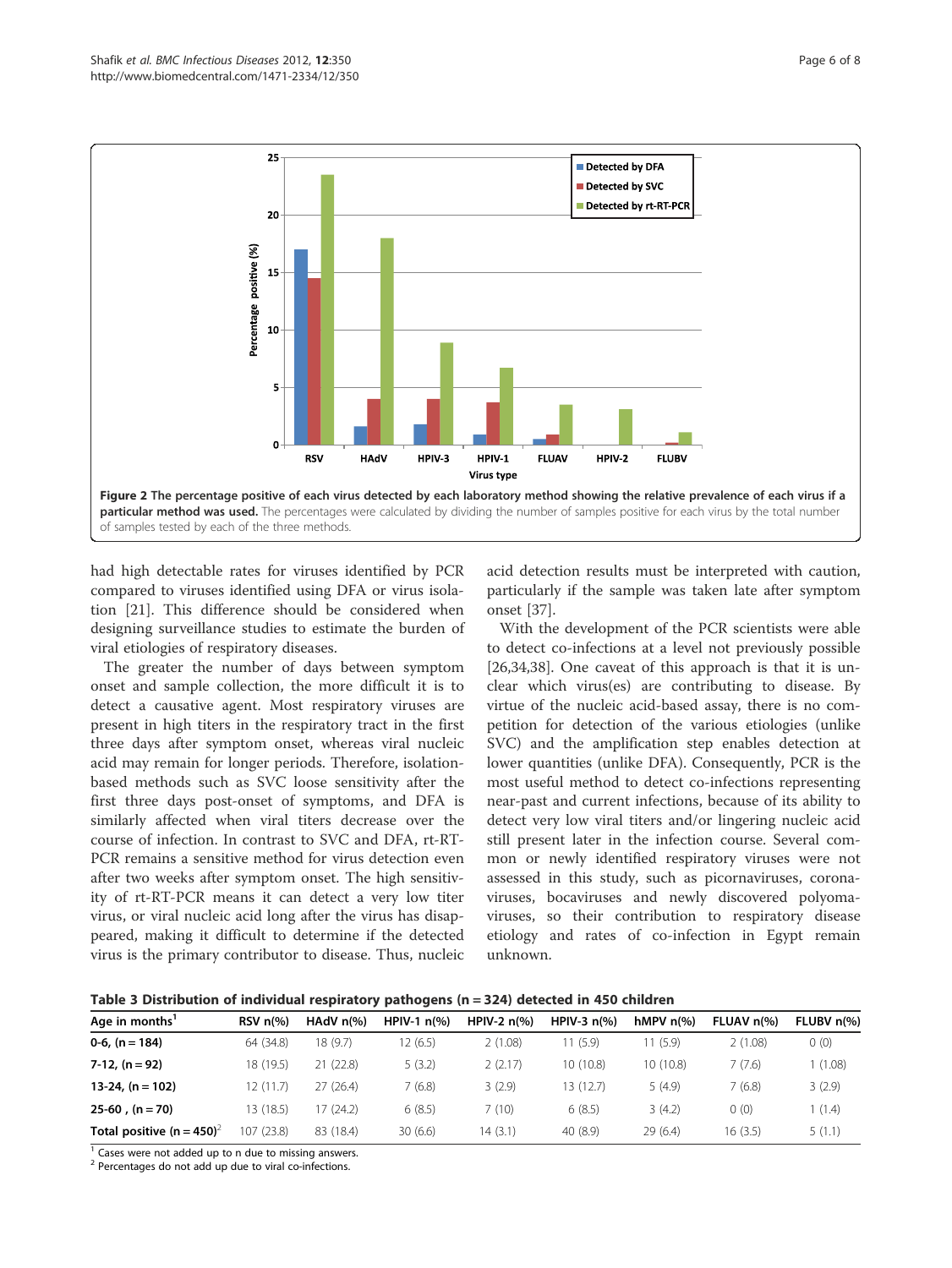#### Conclusions

We identified a viral etiology in 59.9% of cases of LRTI in children aged five years and under in Egypt. RSV and HAdV were the most commonly detected viruses in this study.

# Additional files

Additional file 1: Sensitivity and specificity of DFA vs PCR. Additional file 2: Sensitivity and specificity of SVC vs PCR.

#### Abbreviations

LRTI: Lower respiratory tract infection; RSV: Respiratory syncytial virus; FLUAV: Influenza virus A; FLUBV: Influenza virus B; HPIV: Human parainfluenza viruses; HAdV: Human adenoviruses; DFA: Direct fluorescence assays; PCR: Polymerase chain reaction; hMPV: Human metapneumovirus; SVC: Shell vial culture; rt-RT-PCR: Real-time reverse-transcriptase polymerase chain reaction; PBS: Phosphate buffered saline.

#### Competing interests

The authors declare that they have no competing interest.

#### Authors' contributions

CFS: Tested all samples by all three methods, analyzed data and drafted the manuscript. EWM: Provided technical oversight throughout the study. Reviewed and edited the manuscript. ASY: Provided advice and analysis of the work results and participated in drafting the manuscript. MAA: Provided supervision of the work and advice in writing the manuscript. AEK: Responsible for patient enrollment according to case definition and manuscript revision. HEK: Preparation of the research proposal, patient assessment, supervision of patient selection, and manuscript revision. FGY: Initiated the research and provided the study design and training of the clinicians at the start of the study. All authors read and approved the final manuscript.

#### Acknowledgements

The authors thank Dr. Dean Erdman from the Centers for Disease Control and Prevention (CDC) Atlanta, GA for providing the primers/probes and protocol for real time PCR assays. The primer/probe sequences and assay protocol are available from CDC on request. Dr. Dean Erdman: Email: dde1@cdc.gov

The authors also wish to express our sincerest gratitude to Ms. Sarah Norris, MPH, Biostatistician at the U.S. Army Medical Research Institute of Infectious Diseases, Fort Detrick, MD, for her expert data analysis, statistical evaluations, and her detailed, clear interpretation of these results.

The views expressed in this article are those of the author and do not necessarily reflect the official policy or position of the Department of the Navy, Department of Defense, or the U.S. Government. This study was funded by the United States Department of Defense Global Emerging Infections Systems Surveillance and Response (AFHSC-GEIS) Program, work unit #

847705.82000.25 GB.E0018. The funders had no role in study design, data collection and analysis, decision to publish, or preparation of the manuscript. The study protocol # NAMRU3.2006.0010 was approved by the Naval Medical Research Unit No. 3 Institutional Review Board in compliance with all applicable Federal regulations governing the protection of human subjects. Some of the authors are employees of the U.S. Government. This work was prepared as part of their official duties.

© 2012 The Article is a work of the United States Government. Title 17 U.S.C 5 105 provides that copyright protection is not available for any work of the United States Government in the United States; licensee BioMed Central Ltd. This is an Open Access article distributed under the terms of the Creative Commons Attribution License (http://creativecommons.org/licenses/by/2.0), which permits unrestricted use, distribution, and reproduction in any medium, provided the original work is properly cited.

#### Author details

<sup>1</sup>US Naval Medical Research Unit No.3, Cairo 11517, Egypt. <sup>2</sup>Faculty of Pharmacy, Department of Microbiology and Immunology, Cairo University, Cairo, Egypt. <sup>3</sup>Faculty of Medicine, Department of Clinical Pathology, Cairo

University, Giza, Egypt. <sup>4</sup>Faculty of Medicine, Department of Pediatrics, Cairc University, Giza, Egypt.

Received: 23 January 2012 Accepted: 14 November 2012 Published: 13 December 2012

#### References

- Williams BG, Gouws E, Boschi-Pinto C, Bryce J, Dye C: Estimates of world-wide distribution of child deaths from acute respiratory infections. Lancet Infect Dis 2002, 2(1):25–32.
- 2. Kusel MM, de Klerk NH, Holt PG, Kebadze T, Johnston SL, Sly PD: Role of respiratory viruses in acute upper and lower respiratory tract illness in the first year of life: a birth cohort study. Pediatr Infect Dis J 2006, 25(8):680–686.
- Hall CB, Powell KR, MacDonald NE, Gala CL, Menegus ME, Suffin SC, Cohen HJ: Respiratory syncytial viral infection in children with compromised immune function. N Engl J Med 1986, 315(2):77–81.
- 4. Singleton RJ, Holman RC, Folkema AM, Wenger JD, Steiner CA, Redd JT: Trends in lower respiratory tract infection hospitalizations among American Indian/Alaska native children and the general US child population. J Pediatr 2012, 161(2):296–302. e2.
- 5. Drummond P, Clark J, Wheeler J, Galloway A, Freeman R, Cant A: Community acquired pneumonia–a prospective UK study. Arch Dis Child 2000, 83(5):408–412.
- 6. Juven T, Mertsola J, Waris M, Leinonen M, Meurman O, Roivainen M, Eskola J, Saikku P, Ruuskanen O: Etiology of community-acquired pneumonia in 254 hospitalized children. Pediatr Infect Dis J 2000, 19(4):293–298.
- 7. Korppi M, Heiskanen-Kosma T, Jalonen E, Saikku P, Leinonen M, Halonen P, Makela PH: Aetiology of community-acquired pneumonia in children treated in hospital. Eur J Pediatr 1993, 152(1):24-30.
- 8. Tregoning JS, Schwarze J: Respiratory viral infections in infants: causes, clinical symptoms, virology, and immunology. Clin Microbiol Rev 2010, 23(1):74–98.
- Imam IZ, Labib A, Hassan A, Fathy M: Etiology of viral pneumonia in Cairo 1967–1968. J Egypt Public Health Assoc 1969, 44(5):486–497.
- 10. Langsten RL, el-Mougi M, Black RE: Impact of training on assessment of diarrhoea and acute respiratory infection at government health facilities in Egypt. J Health Popul Nutr 2005, 23(3):282–291.
- 11. Langsten R, Hill K: The effect of physician training on treatment of respiratory infections: evidence from rural Egypt. Health Transit Rev 1994, 4(2):167–182.
- 12. Elkholy A, Elkaraksy H, Fattouh A, Bazaraa H, Hegazy R, Abdelhalim M: Acute lower respiratory tract infection due to Chlamydia and Mycoplasma spp. in Egyptian children under 5 years of age. J Trop Pediatr 2009, 55(3):195–197.
- 13. El Sayed Zaki M, Goda T: Clinico-pathological study of atypical pathogens in community-acquired pneumonia: a prospective study. J Infect Dev Ctries 2009, 3(3):199–205.
- 14. Fattouh AM, Mansi YA, El-Anany MG, El-Kholy AA, El-Karaksy HM: Acute lower respiratory tract infection due to respiratory syncytial virus in a group of Egyptian children under 5 years of age. Ital J Pediatr 2011, 37:14.
- 15. Naghipour M, Cuevas LE, Bakhshinejad T, Dove W, Hart CA: Human bocavirus in Iranian children with acute respiratory infections. J Med Virol 2007, 79(5):539–543.
- 16. Al-Sonboli N, Hart CA, Al-Aghbari N, Al-Ansi A, Ashoor O, Cuevas LE: Human metapneumovirus and respiratory syncytial virus disease in children, Yemen. Emerg Infect Dis 2006, 12(9):1437-1439.
- 17. Kaplan NM, Dove W, Abu-Zeid AF, Shamoon HE, Abd-Eldayem SA, Hart CA: Evidence of human metapneumovirus infection in Jordanian children. Saudi Med J 2006, 27(7):1081–1083.
- 18. Khuri-Bulos N, Williams JV, Shehabi AA, Faouri S, Al Jundi E, Abushariah O, Chen Q, Ali SA, Vermund S, Halasa NB: Burden of respiratory syncytial virus in hospitalized infants and young children in Amman, Jordan. Scand J Infect Dis 2010, 42(5):368-374.
- 19. El Sayed Zaki M, Raafat D, El-Metaal AA, Ismail M: Study of human metapneumovirus-associated lower respiratory tract infections in Egyptian adults. Microbiol Immunol 2009, 53(11):603–608.
- 20. Yahia S, Kandeel AY, Hammad E, El-Gilany AH: Human Metapneumovirus (hMPV) in acute respiratory infection: a clinic-based study in Egypt. Indian J Pediatr 2012, 79(10):1323–1327.